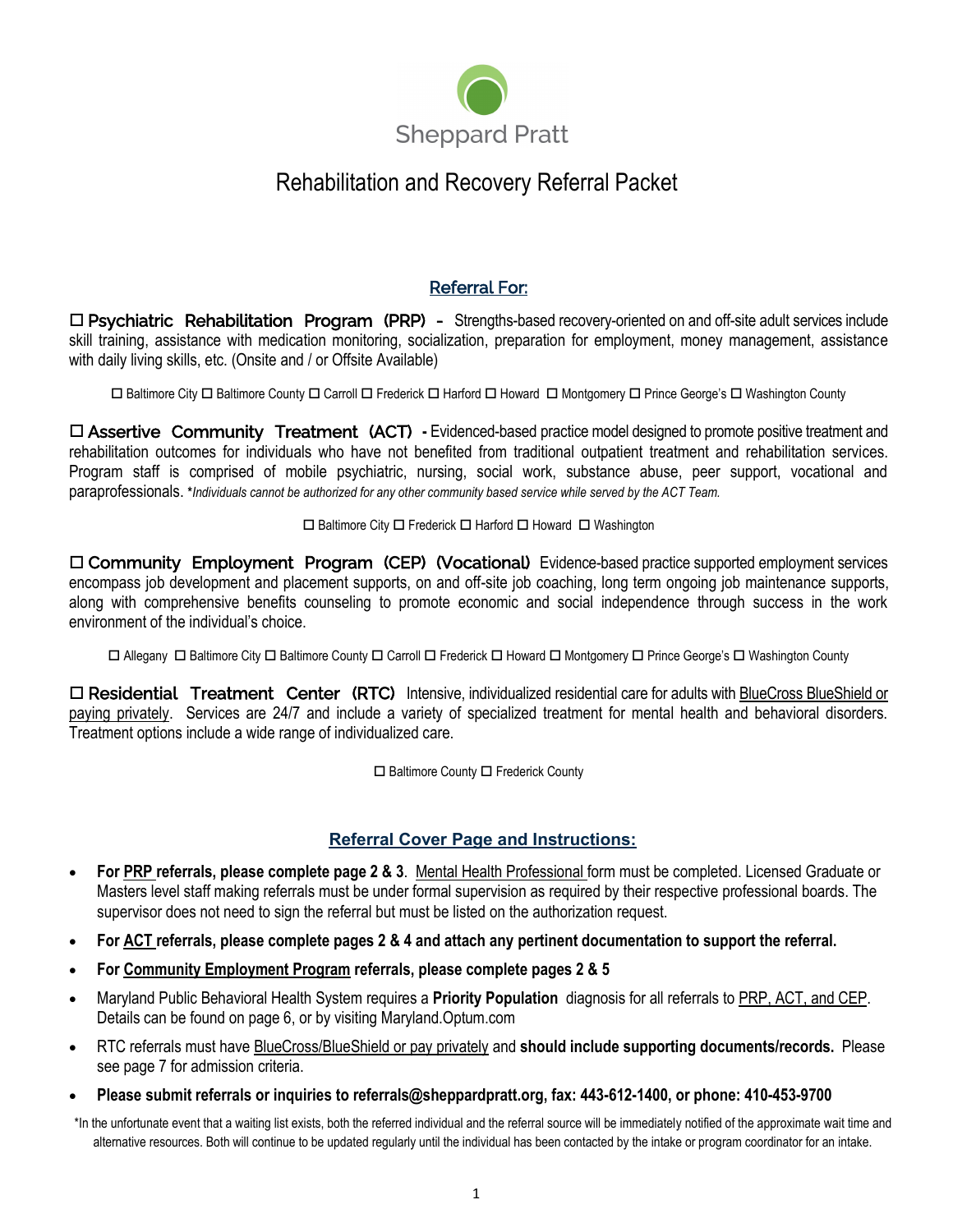

| <b>Referral Form</b>         |                                                                                                                                     | Demographic Information: |                 |                                                                                                                                |
|------------------------------|-------------------------------------------------------------------------------------------------------------------------------------|--------------------------|-----------------|--------------------------------------------------------------------------------------------------------------------------------|
|                              |                                                                                                                                     |                          |                 |                                                                                                                                |
|                              |                                                                                                                                     |                          |                 | Date of Birth: ____________________                                                                                            |
| First                        | Middle Initial                                                                                                                      | Last                     |                 | Social Security Number:<br><u> Social Security Number:</u>                                                                     |
| Address:___________          | Street/P.O. Box                                                                                                                     | City                     | County<br>State | Zip                                                                                                                            |
|                              |                                                                                                                                     |                          |                 |                                                                                                                                |
|                              |                                                                                                                                     |                          |                 |                                                                                                                                |
|                              |                                                                                                                                     |                          |                 | US Citizen or Legal Resident: □ Yes □ No □ Homeless □ At Risk of Homelessness Marital Status: ___________                      |
|                              | Does individual have a: Legal Guardian: □ Yes □ No Power of Attorney: □ Yes □ No                                                    |                          |                 |                                                                                                                                |
|                              | Has Guardian been notified of this referral? (please provide the guardianship documents or POA) $\Box$ Yes $\Box$ No                |                          |                 |                                                                                                                                |
|                              | Is the client aware of this referral? $\square$ Yes $\square$ No                                                                    |                          |                 |                                                                                                                                |
|                              | Gender idendity: $\Box$ Male $\Box$ Female $\Box$ Gender Fluid $\Box$ Transgender Male $\Box$ Transgender Female $\Box$ Genderqueer |                          |                 |                                                                                                                                |
| Other: _______________       |                                                                                                                                     |                          |                 | Race: O White O Black or African American O Asian O Native Hawaiian or Pacific Islander O American Indian or Alaska Native O   |
|                              |                                                                                                                                     |                          |                 |                                                                                                                                |
|                              | Puerto Rican, South American                                                                                                        |                          |                 |                                                                                                                                |
| Private Insurance □ Yes □ No |                                                                                                                                     |                          |                 | Income Sources and Amounts: SSI_____, SSDI_____, PAA_____, Food Stamps_____, Other______ Rep Payee $\Box$ Yes $\Box$ No        |
|                              |                                                                                                                                     |                          |                 |                                                                                                                                |
|                              |                                                                                                                                     |                          |                 |                                                                                                                                |
|                              |                                                                                                                                     |                          |                 |                                                                                                                                |
|                              |                                                                                                                                     |                          |                 |                                                                                                                                |
|                              |                                                                                                                                     |                          |                 |                                                                                                                                |
|                              |                                                                                                                                     |                          |                 |                                                                                                                                |
|                              |                                                                                                                                     |                          |                 |                                                                                                                                |
|                              |                                                                                                                                     |                          |                 |                                                                                                                                |
|                              |                                                                                                                                     |                          |                 | Risk Taking Behaviors (incl Hx of Violence, Aggression, and Substance Abuse): [11] North Mariness Matter and Substance Abuse): |
| <b>Referral Source:</b>      |                                                                                                                                     |                          |                 |                                                                                                                                |
|                              |                                                                                                                                     |                          |                 |                                                                                                                                |
|                              |                                                                                                                                     |                          |                 |                                                                                                                                |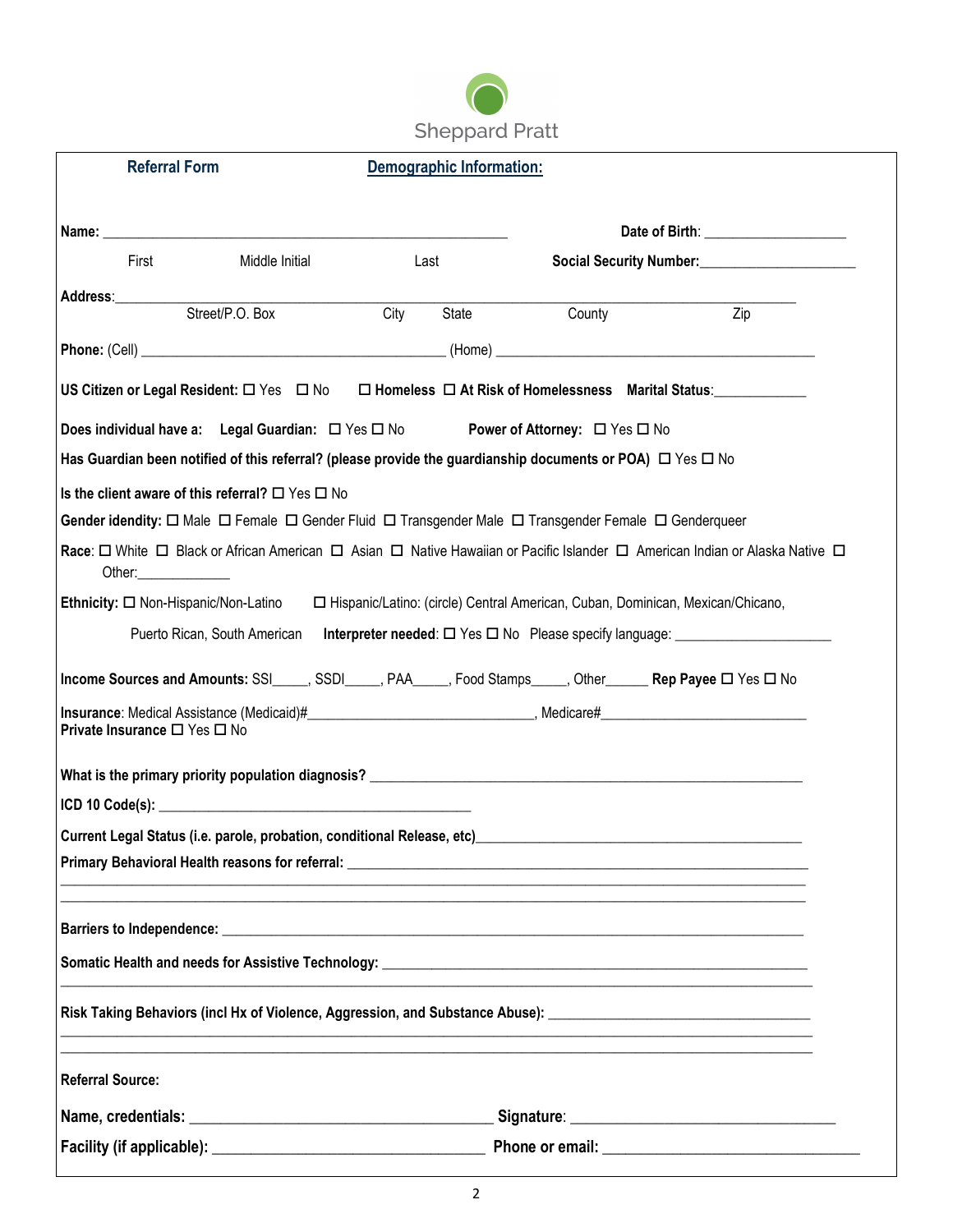

## **Mental Health Professional Form**

The Maryland Behavioral Health Administration requires a referral by a mental health professional for all adults being referred to or receiving Psychiatric Rehabilitation Program (PRP) services. These referral must be provided every six months. In addition, these providers are required to maintain an up-to-date diagnosis for each participant. This document permits mental health professionals to submit both requirements in a single document.

I am verifying that \_\_\_\_\_\_\_\_\_\_\_\_\_\_\_\_\_\_\_\_\_\_\_\_\_\_\_continues to need services from Sheppard Pratt's Psychiatric Rehabilitation Program. Services needed include assessment and continued on-site and/or off-site psychiatric rehabilitation services and crisis management. This service is medically necessary to facilitate the client's wellness and recovery and is based on my assessment of need in the following areas:

#### *Please check all that apply.*

- $\Box$  Inability to establish or maintain employment (pattern of unemployment, underemployment or sporadic work history)
- $\Box$  Inability to perform instrumental activities of daily living (shopping, meal preparation laundry, basic housekeeping, medication management, transportation and money management)
- $\Box$  Inability to establish or maintain personal relationships (social withdrawal or isolation, interpersonal conflict or social behavior, other than criminal that is not easily tolerated by the community)
- $\Box$  Deficiencies of concentration, persistence, or pace (failure to complete in a timely manner tasks commonly found in work, school or home settings)
- $\Box$  Inability to perform or maintain self-care (hygiene, grooming, nutrition, medical are, personal safety)
- $\Box$  Deficiencies in self-direction (inability to independently plan, initiate, organize and carry out goal directed activities)
- $\Box$  Inability to procure financial assistance to support community living

Please briefly describe the client's need for PRP services:

Authorizations require an ICD-10 diagnosis. Please provide the information below for authorization.

### **Primary ICD-10 Behavioral Health Diagnosis**

Code \_\_\_\_\_\_\_\_\_\_ Description: \_\_\_\_\_\_\_\_\_\_\_\_\_\_\_\_\_\_\_\_\_\_\_\_\_\_\_\_\_\_\_\_\_\_\_\_\_\_\_\_\_\_\_\_\_\_\_\_\_\_\_\_

### **Additional ICD-10 Behavioral Health Diagnosis**

| Code | Description: |
|------|--------------|
| Code | Description: |
| Code | Description: |
| Code | Description: |
|      |              |

#### **Medical Diagnosis:**

Signature and Title/Licensure of Mental Health Professional Date

Clinician Name Printed

\_\_\_\_\_\_\_\_\_\_\_\_\_\_\_\_\_\_\_\_\_\_\_\_\_\_\_\_\_\_\_\_\_\_\_\_\_\_\_\_\_\_\_\_\_\_\_\_\_\_\_\_\_\_\_\_\_\_\_\_\_\_\_\_\_\_\_\_\_\_\_\_\_\_\_\_\_\_\_ Masters or Graduate Level Supervisor Name, if applicable

COMAR requires all Residential Rehabilitation, Psychiatric Rehabilitation, and Community Employment providers obtain a referral from a fully licensed mental health professional at the time of referral and every 6 months thereafter.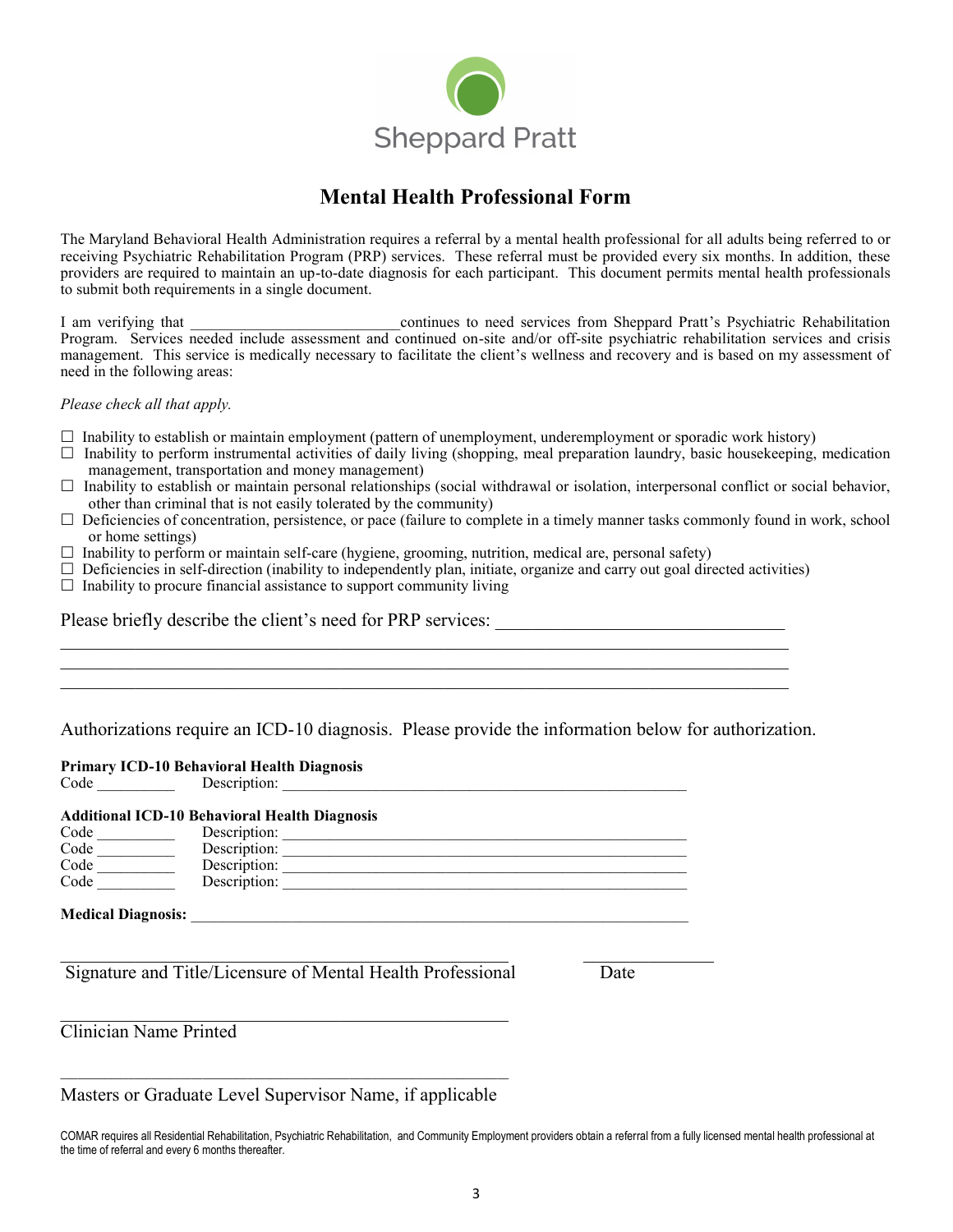

# **Guidelines for referral to Assertive Community Treatment (ACT)**

**Admission criteria:** All of the following criteria are necessary for admission: **\***Please include additional information/documentation, as needed, to support the referral. If individual is currently hospitalized please include admission assessment.

 The participant has a PBHS specialty mental health DSM 5 diagnosis included in the **priority population**, which is the cause of significant psychological, personal care, and social impairment.

### **The impairments result in at least one of the following (please check all that apply):**

 A clear, current threat to the participant's ability to live in his/her customary setting, or the participant is homeless andwould meet the criteria for a higher level of care if ACT/MTS services were not provided. Describe:

 $\overline{\phantom{a}}$  ,  $\overline{\phantom{a}}$  ,  $\overline{\phantom{a}}$  ,  $\overline{\phantom{a}}$  ,  $\overline{\phantom{a}}$  ,  $\overline{\phantom{a}}$  ,  $\overline{\phantom{a}}$  ,  $\overline{\phantom{a}}$  ,  $\overline{\phantom{a}}$  ,  $\overline{\phantom{a}}$  ,  $\overline{\phantom{a}}$  ,  $\overline{\phantom{a}}$  ,  $\overline{\phantom{a}}$  ,  $\overline{\phantom{a}}$  ,  $\overline{\phantom{a}}$  ,  $\overline{\phantom{a}}$ 

- $\Box$  Is in a state institution or inpatient psychiatric facility and with the introduction of ACT/MTS level of care would be able to return to living in his/her customary setting. Describe:
- □ An emerging risk to self, property, or others, or the participant would experience heightened risk in these areas if mobile treatment services were not provided. Describe:

 $\overline{\phantom{a}}$  ,  $\overline{\phantom{a}}$  ,  $\overline{\phantom{a}}$  ,  $\overline{\phantom{a}}$  ,  $\overline{\phantom{a}}$  ,  $\overline{\phantom{a}}$  ,  $\overline{\phantom{a}}$  ,  $\overline{\phantom{a}}$  ,  $\overline{\phantom{a}}$  ,  $\overline{\phantom{a}}$  ,  $\overline{\phantom{a}}$  ,  $\overline{\phantom{a}}$  ,  $\overline{\phantom{a}}$  ,  $\overline{\phantom{a}}$  ,  $\overline{\phantom{a}}$  ,  $\overline{\phantom{a}}$ 

 $\overline{\phantom{a}}$  ,  $\overline{\phantom{a}}$  ,  $\overline{\phantom{a}}$  ,  $\overline{\phantom{a}}$  ,  $\overline{\phantom{a}}$  ,  $\overline{\phantom{a}}$  ,  $\overline{\phantom{a}}$  ,  $\overline{\phantom{a}}$  ,  $\overline{\phantom{a}}$  ,  $\overline{\phantom{a}}$  ,  $\overline{\phantom{a}}$  ,  $\overline{\phantom{a}}$  ,  $\overline{\phantom{a}}$  ,  $\overline{\phantom{a}}$  ,  $\overline{\phantom{a}}$  ,  $\overline{\phantom{a}}$ 

 $\overline{\phantom{a}}$  ,  $\overline{\phantom{a}}$  ,  $\overline{\phantom{a}}$  ,  $\overline{\phantom{a}}$  ,  $\overline{\phantom{a}}$  ,  $\overline{\phantom{a}}$  ,  $\overline{\phantom{a}}$  ,  $\overline{\phantom{a}}$  ,  $\overline{\phantom{a}}$  ,  $\overline{\phantom{a}}$  ,  $\overline{\phantom{a}}$  ,  $\overline{\phantom{a}}$  ,  $\overline{\phantom{a}}$  ,  $\overline{\phantom{a}}$  ,  $\overline{\phantom{a}}$  ,  $\overline{\phantom{a}}$ 

 $\frac{1}{\sqrt{2}}$  ,  $\frac{1}{\sqrt{2}}$  ,  $\frac{1}{\sqrt{2}}$  ,  $\frac{1}{\sqrt{2}}$  ,  $\frac{1}{\sqrt{2}}$  ,  $\frac{1}{\sqrt{2}}$  ,  $\frac{1}{\sqrt{2}}$  ,  $\frac{1}{\sqrt{2}}$  ,  $\frac{1}{\sqrt{2}}$  ,  $\frac{1}{\sqrt{2}}$  ,  $\frac{1}{\sqrt{2}}$  ,  $\frac{1}{\sqrt{2}}$  ,  $\frac{1}{\sqrt{2}}$  ,  $\frac{1}{\sqrt{2}}$  ,  $\frac{1}{\sqrt{2}}$ 

 $\frac{1}{\sqrt{2}}$  ,  $\frac{1}{\sqrt{2}}$  ,  $\frac{1}{\sqrt{2}}$  ,  $\frac{1}{\sqrt{2}}$  ,  $\frac{1}{\sqrt{2}}$  ,  $\frac{1}{\sqrt{2}}$  ,  $\frac{1}{\sqrt{2}}$  ,  $\frac{1}{\sqrt{2}}$  ,  $\frac{1}{\sqrt{2}}$  ,  $\frac{1}{\sqrt{2}}$  ,  $\frac{1}{\sqrt{2}}$  ,  $\frac{1}{\sqrt{2}}$  ,  $\frac{1}{\sqrt{2}}$  ,  $\frac{1}{\sqrt{2}}$  ,  $\frac{1}{\sqrt{2}}$ 

\_\_\_\_\_\_\_\_\_\_\_\_\_\_\_\_\_\_\_\_\_\_\_\_\_\_\_\_\_\_\_\_\_\_\_\_\_\_\_\_\_\_\_\_\_\_\_\_\_\_\_\_\_\_\_\_\_\_\_\_\_\_\_\_\_\_\_\_\_\_\_\_\_\_\_\_\_\_\_\_\_\_\_\_\_\_\_\_\_\_\_\_\_\_\_\_\_\_\_\_\_\_

\_\_\_\_\_\_\_\_\_\_\_\_\_\_\_\_\_\_\_\_\_\_\_\_\_\_\_\_\_\_\_\_\_\_\_\_\_\_\_\_\_\_\_\_\_\_\_\_\_\_\_\_\_\_\_\_\_\_\_\_\_\_\_\_\_\_\_\_\_\_\_\_\_\_\_\_\_\_\_\_\_\_\_\_\_\_\_\_\_\_\_\_\_\_\_\_\_\_\_\_\_\_ \_\_\_\_\_\_\_\_\_\_\_\_\_\_\_\_\_\_\_\_\_\_\_\_\_\_\_\_\_\_\_\_\_\_\_\_\_\_\_\_\_\_\_\_\_\_\_\_\_\_\_\_\_\_\_\_\_\_\_\_\_\_\_\_\_\_\_\_\_\_\_\_\_\_\_\_\_\_\_\_\_\_\_\_\_\_\_\_\_\_\_\_\_\_\_\_\_\_\_\_\_\_

 $\mathcal{L}_\text{max} = \frac{1}{2} \sum_{i=1}^{n} \frac{1}{2} \sum_{i=1}^{n} \frac{1}{2} \sum_{i=1}^{n} \frac{1}{2} \sum_{i=1}^{n} \frac{1}{2} \sum_{i=1}^{n} \frac{1}{2} \sum_{i=1}^{n} \frac{1}{2} \sum_{i=1}^{n} \frac{1}{2} \sum_{i=1}^{n} \frac{1}{2} \sum_{i=1}^{n} \frac{1}{2} \sum_{i=1}^{n} \frac{1}{2} \sum_{i=1}^{n} \frac{1}{2} \sum_{i=1}^{n} \frac{1$ 

 $\Box$  Inability to engage in, participate in, and benefit from traditional outpatient treatment. Describe attempts with outpatient treatment: \_\_\_\_\_\_\_\_\_\_\_\_\_\_\_\_\_\_\_\_\_\_\_\_\_\_\_\_\_\_\_\_\_\_\_

**Inability to form a therapeutic relationship on an ongoing basis as evidenced by one or more of the following (check all that apply):** 

 $\Box$  Frequent use of emergency rooms/crisis services for psychiatric reasons.; Describe recent history of ED, crisis services or inpatient stays\_\_\_\_\_\_\_\_\_\_\_\_\_\_\_\_\_\_\_\_\_\_\_\_\_\_\_\_\_\_\_\_\_\_\_\_\_\_\_\_\_\_\_\_\_\_\_

 $\Box$  A pattern of repeated psychiatric inpatient facility admissions or long-standing psychiatric hospitalizations.

Describe:\_\_\_\_\_\_\_\_\_\_\_\_\_\_\_\_\_\_\_\_\_\_\_\_\_\_\_\_\_\_\_\_\_\_\_\_\_\_\_\_\_\_\_\_\_\_\_\_\_\_\_\_\_\_\_\_\_\_\_\_\_\_\_\_\_\_\_\_\_\_\_\_\_\_\_\_\_\_\_\_\_\_\_\_\_\_\_\_\_\_

 $\Box$  Arrest for reasons associated with the participants mental illness.

Describe:\_\_\_\_\_\_\_\_\_\_\_\_\_\_\_\_\_\_\_\_\_\_\_\_\_\_\_\_\_\_\_\_\_\_\_\_\_\_\_\_\_\_\_\_\_\_\_\_\_\_\_\_\_\_\_\_\_\_\_\_\_\_\_\_\_\_\_\_\_\_\_\_\_\_\_\_\_\_\_\_\_\_\_\_\_\_\_\_\_\_

Most Recent Prescriber and Therapist:

Psychiatric Treatment History (where, reason, and dates starting with most recent):

Current Medications (psychotropic and somatic):  $\Box$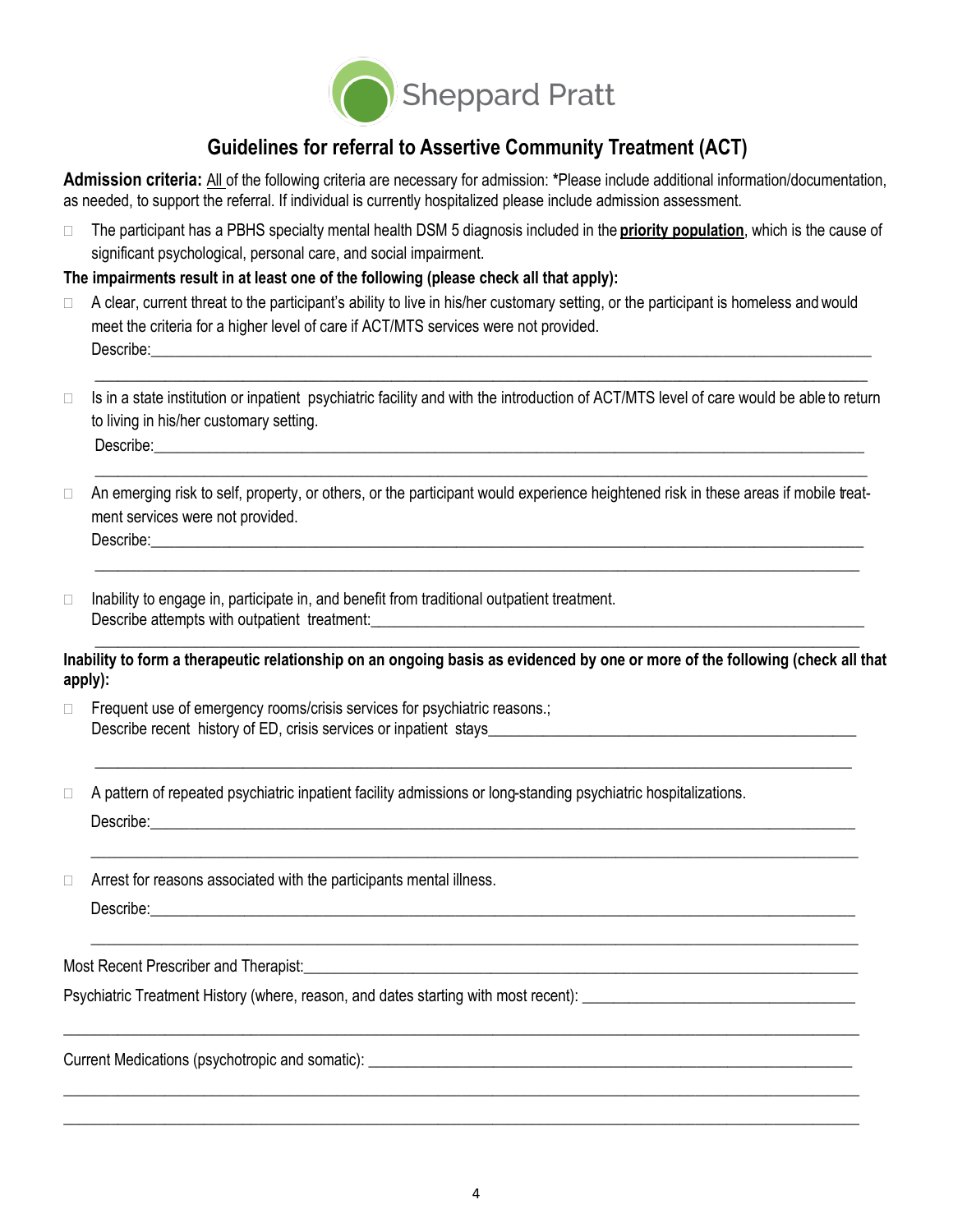

# Community Employment Program (CEP) Vocational Services

Please complete the following additional information if referring to vocational services:

| Current Employment Status: O Employed O Unemployed O Volunteer                                               |                                                                                   |
|--------------------------------------------------------------------------------------------------------------|-----------------------------------------------------------------------------------|
|                                                                                                              |                                                                                   |
|                                                                                                              |                                                                                   |
|                                                                                                              | ,我们也不能在这里的时候,我们也不能在这里的时候,我们也不能在这里的时候,我们也不能会在这里的时候,我们也不能会在这里的时候,我们也不能会在这里的时候,我们也不能 |
| 1. Is the individual interested in competitive employment and have a desire to work in the community? Yes/No |                                                                                   |

- 2. Is the individual willing to participate in Supported Employment services? Yes / No
- 3. Does the individual need ongoing help to choose, obtain, maintain, or advance in employment? Yes / No
- 4. If the individual is employed, do they need help maintaining their job? Yes/No

.

5. If the individual does not have an open case with DORS, is he/she willing to be referred? Yes / No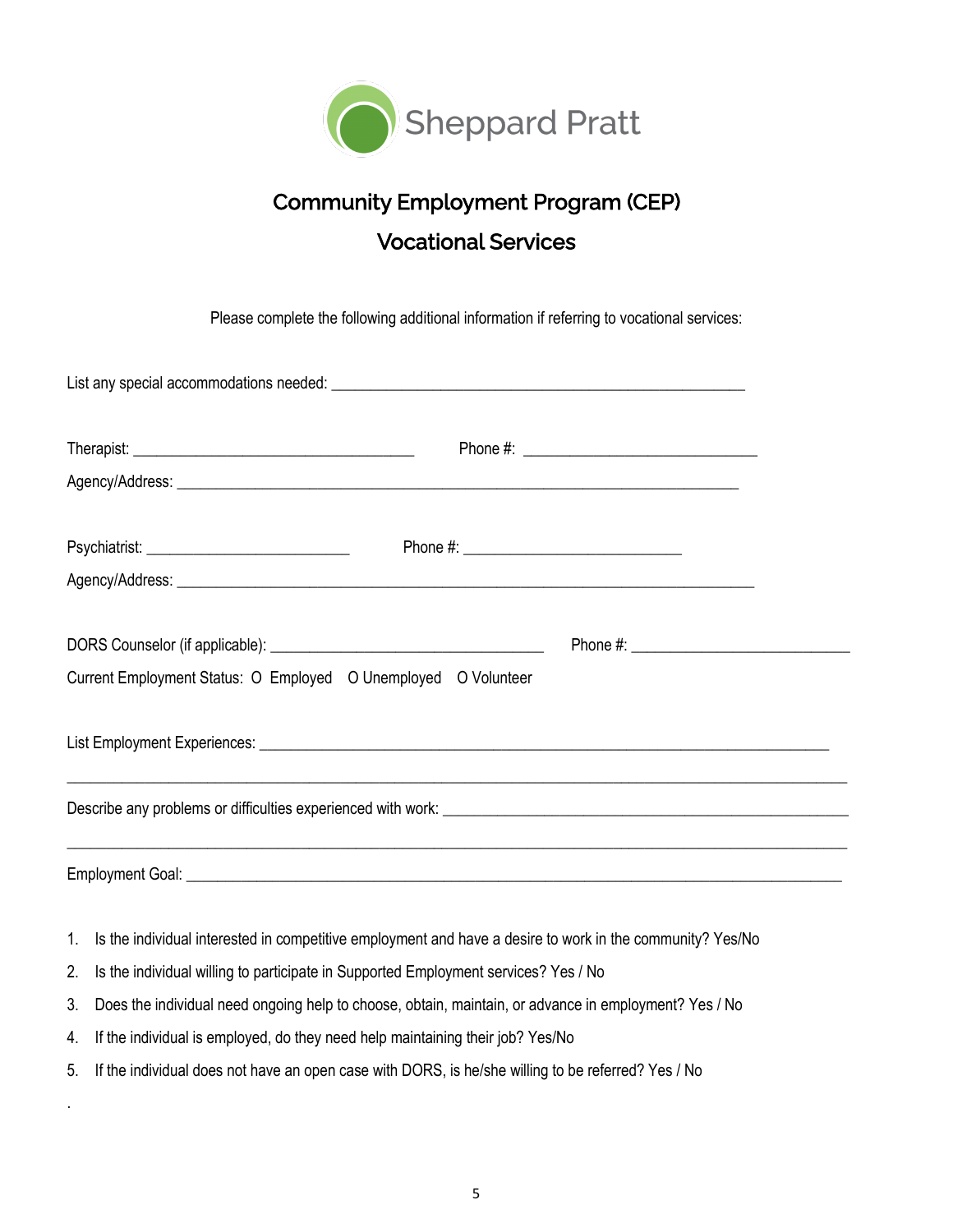#### **Priority Population Diagnoses**

Applies to PRP, ACT, and Vocational Services: individual meets DSM-5 diagnostic criteria for a Public Behavioral Health System (PBHS) specialty mental health diagnosis in the Priority Population

- F20.0 Paranoid Schizophrenia
- F20.1 Disorganized Schizophrenia
- F20.2 Catatonic Schizophrenia
- F20.3 Undifferentiated schizophrenia
- F20.5 Residual schizophrenia
- F20.81 Schizophreniform Disorder
- F20.89 Other schizophrenia
- F20.9 Schizophrenia, unspecified
- F22 Delusional Disorders
- F25.0 Schizoaffective Disorder, Bipolar Type
- F25.1 Schizoaffective Disorder, Depressive Type
- F25.8 Other Schizoaffective Disorders
- F25.9 Schizoaffective Disorder, unspecified
- F28 Other Specified Schizophrenia Spectrum and Other Psychotic Disorder
- F29 Unspecified Schizophrenia Spectrum and Other Psychotic Disorder
- F31.0 Bipolar I Disorder, Current or Most Recent Episode Hypomanic
- F31.13 Bipolar I Disorder, Current or Most Recent Episode Manic, Severe
- F31.2 Bipolar I Disorder, Current or Most Recent Episode Manic, With Psychotic Features
- F31.4 Bipolar I Disorder, Current or Most Recent Episode Depressed, Severe
- F31.5 Bipolar I Disorder, Most Recent Episode Depressed, With Psychotic Features
- F31.63 Bipolar I Disorder, Mixed, Severe, Without Psychotic Features
- F31.64 Bipolar I Disorder, Mixed, Severe With Psychotic Features
- F31.81 Bipolar II Disorder
- F31.9 Bipolar I Disorder, Unspecified
- F33.2 Major Depressive Disorder, Recurrent Episode, Severe
- F33.3 Major Depressive Disorder, Recurrent Episode, With Psychotic Features
- F60.3 Borderline Personality Disorder

#### *-and-*

In order to be included in the PRIORITY POPULATION, individuals must meet the target diagnostic criteria and meet the following functional limitations:

- 1. Serious mental illness is characterized by impaired role functioning, on a continuing or intermittent basis, for at least two years, including at least three of the following:
	- Inability to maintain independent employment,
	- Social behavior that results in interventions by the mental health system,
	- Inability, due to cognitive disorganization, to procure financial assistance to support living in the community,
	- Severe inability to establish or maintain a personal support system, or
	- Need for assistance with basic living skills.
- The diagnostic criteria may be waived for the following two conditions:

1. An individual committed as not criminally responsible who is conditionally released from a Mental Hygiene Administration facility, according to the provisions of Health General Article, Title 12, Annotated Code of Maryland. Or 2. An individual in a Mental Hygiene Administration facility with a length of stay of more than 6 months who requires RRP services, but who does not have a target diagnosis. This excludes individuals eligible for Developmental Disabilities services.